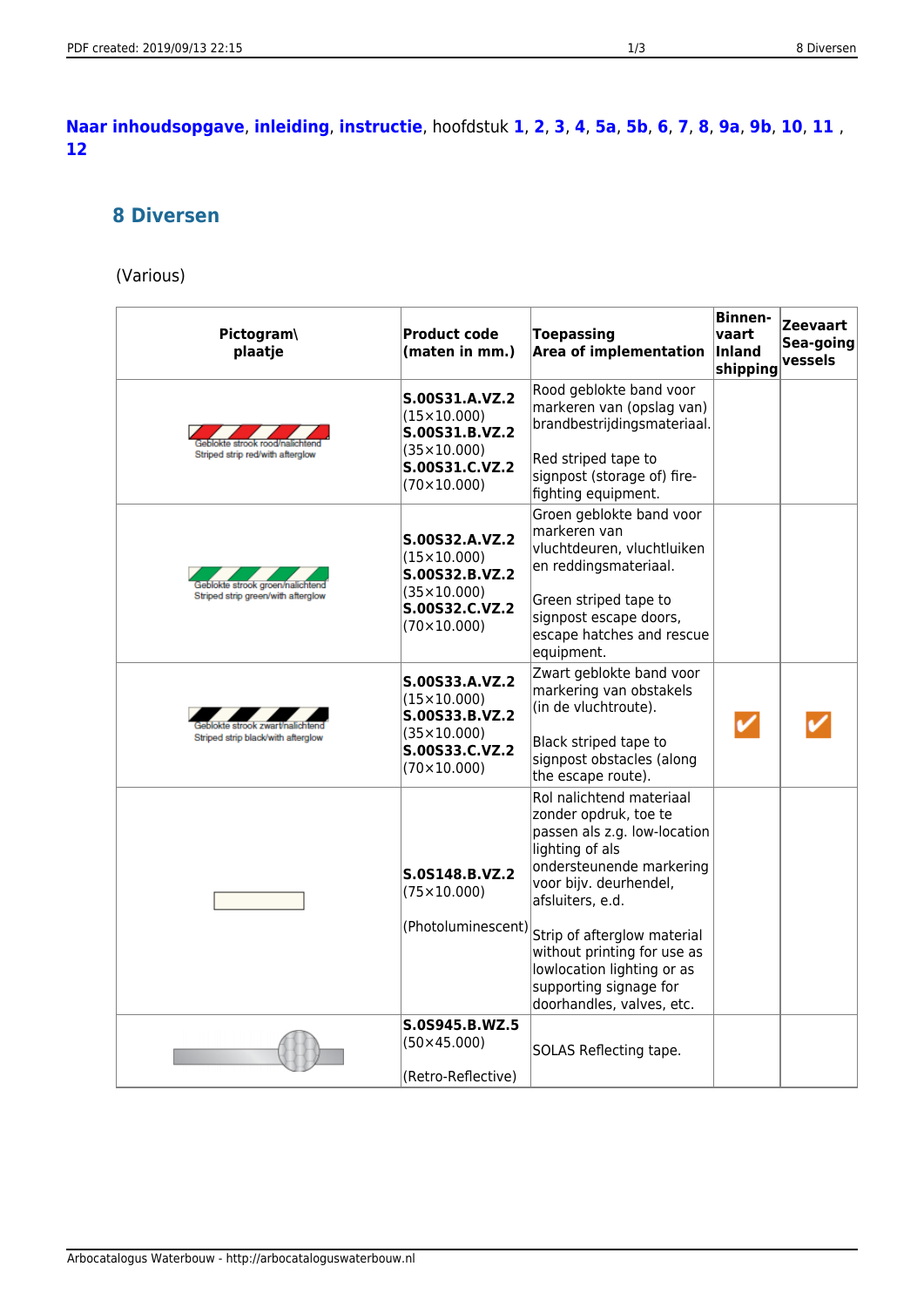| Pictogram\<br>plaatje | <b>Product code</b><br>(maten in mm.)                                                                               | Toepassing<br><b>Area of implementation</b>                                                                                                                                                                                                                                                                                                                                                                  | <b>Binnen-</b><br>vaart<br>Inland<br>shipping | <b>Zeevaart</b><br>Sea-going<br>vessels |
|-----------------------|---------------------------------------------------------------------------------------------------------------------|--------------------------------------------------------------------------------------------------------------------------------------------------------------------------------------------------------------------------------------------------------------------------------------------------------------------------------------------------------------------------------------------------------------|-----------------------------------------------|-----------------------------------------|
|                       | S.00S20.A.VZ.2<br>(0100)<br><b>IMO</b>                                                                              | Aanbrengen als<br>vloermarkering voor<br>vluchtroute waar<br>markering op wanden niet<br>mogelijk is. Alleen<br>toepasbaar op gladde<br>vloeren.<br>(Photoluminescent) Use to mark out escape<br>route on floor when wall<br>signs are not possible. Can<br>only be used on smooth<br>floors.                                                                                                                |                                               |                                         |
|                       | S.00S22.A.VZ.2<br>$(50 \times 200)$                                                                                 | Aanbrengen als<br>vloermarkering of als<br>ondersteunende<br>vluchtroute markering laag<br>bij de grond in de<br>onoverzichtelijke ruimtes.<br>Alleen laag bij de grond toe<br>te passen.<br>(Photoluminescent) Use to mark out escape<br>route on floor or as<br>supporting escape route<br>signposting close to the<br>ground in areas with poor<br>visibility. Only use close to<br>the ground.           |                                               |                                         |
|                       | Wissellijst met<br>aluminium<br>scharnierende<br>wanden.<br>Exchangeable<br>board with<br>aluminium hinged<br>walls | Voor montage van Safety<br>plan, musterlist en andere<br>tekeningen of posters. Te<br>bestellen op standaard<br>maat van DIN A4, A3, A2,<br>A1 of A0. Afwijkende<br>maten ook mogelijk op<br>aanvraag.<br>For display of Safety plan,<br>muster list and other<br>drawings or posters. Can<br>be ordered in standard<br>sizes, DIN A4, A3, A2, A1 or<br>A0. Non-standard sizes also<br>available on request. |                                               |                                         |
| inspectio             | 4433.03VC (ø30)<br>EN<br>4433.03NI (ø30)<br>NL<br>J698<br>priktang<br>clipper<br><b>ARBO</b>                        | Sticker keuring<br>handgereedschap. 9<br>stickers per kaart.<br>Leverbaar per kaart.<br>Hand tool inspection<br>sticker. 9 stickers per card.<br>Supplied by the card.                                                                                                                                                                                                                                       |                                               |                                         |